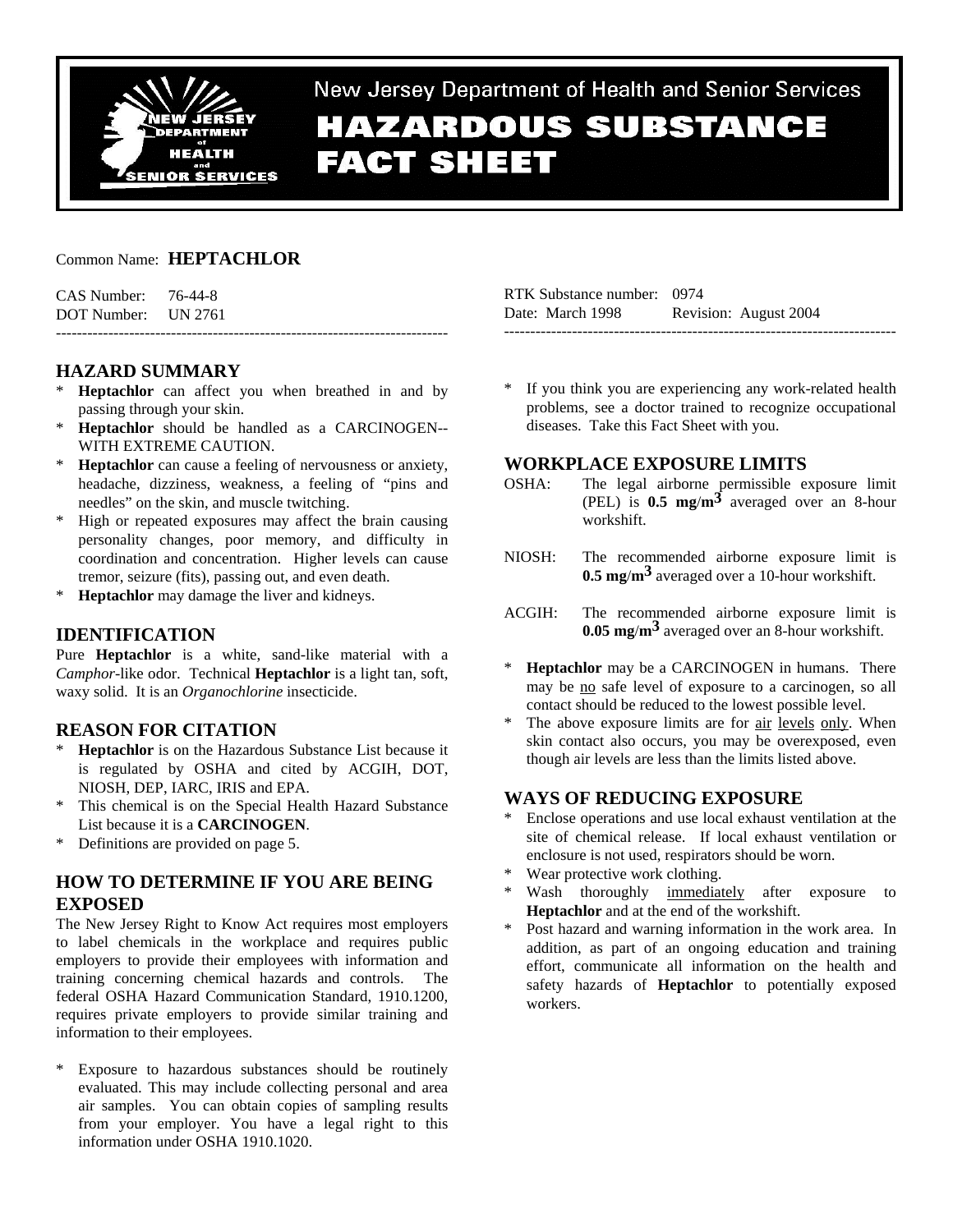This Fact Sheet is a summary source of information of all potential and most severe health hazards that may result from exposure. Duration of exposure, concentration of the substance and other factors will affect your susceptibility to any of the potential effects described below.

# **HEALTH HAZARD INFORMATION**

### **Acute Health Effects**

The following acute (short-term) health effects may occur immediately or shortly after exposure to **Heptachlor**:

**Heptachlor** can cause a feeling of nervousness or anxiety, headache, dizziness, weakness, a feeling of "pins and needles" on the skin, and muscle twitching.

#### **Chronic Health Effects**

The following chronic (long-term) health effects can occur at some time after exposure to **Heptachlor** and can last for months or years:

### **Cancer Hazard**

- **Heptachlor** may be a CARCINOGEN in humans since it has been shown to cause liver and thyroid cancer in animals.
- Many scientists believe there is no safe level of exposure to a carcinogen.

### **Reproductive Hazard**

- There is limited evidence that **Heptachlor** causes damage to the developing fetus in animals.
- **Heptachlor** may damage the testes (male reproductive glands), cause menstrual cycle irregularities, and decrease fertility in animals.

### **Other Long-Term Effects**

- \* High or repeated exposures may affect the brain causing personality changes, poor memory, and difficulty in coordination and concentration. Higher levels can cause tremor, seizures (fits), passing out, and even death.
- \* **Heptachlor** may damage the liver and kidneys.

# **MEDICAL**

### **Medical Testing**

If symptoms develop or overexposure is suspected, the following are recommended:

- \* Liver and kidney function tests.
- \* Evaluation for brain effects.

Any evaluation should include a careful history of past and present symptoms with an exam. Medical tests that look for damage already done are not a substitute for controlling exposure.

Request copies of your medical testing. You have a legal right to this information under OSHA 1910.1020.

### **WORKPLACE CONTROLS AND PRACTICES**

Unless a less toxic chemical can be substituted for a hazardous substance, **ENGINEERING CONTROLS** are the most effective way of reducing exposure. The best protection is to enclose operations and/or provide local exhaust ventilation at the site of chemical release. Isolating operations can also reduce exposure. Using respirators or protective equipment is less effective than the controls mentioned above, but is sometimes necessary.

In evaluating the controls present in your workplace, consider: (1) how hazardous the substance is, (2) how much of the substance is released into the workplace and (3) whether harmful skin or eye contact could occur. Special controls should be in place for highly toxic chemicals or when significant skin, eye, or breathing exposures are possible.

In addition, the following control is recommended:

Where possible, automatically transfer **Heptachlor** from drums or other storage containers to process containers.

Good **WORK PRACTICES** can help to reduce hazardous exposures. The following work practices are recommended:

- \* Workers whose clothing has been contaminated by **Heptachlor** should change into clean clothing promptly.
- \* Do not take contaminated work clothes home. Family members could be exposed.
- Contaminated work clothes should be laundered by individuals who have been informed of the hazards of exposure to **Heptachlor**.
- \* Eye wash fountains should be provided in the immediate work area for emergency use.
- \* If there is the possibility of skin exposure, emergency shower facilities should be provided.
- On skin contact with **Heptachlor**, immediately wash or shower to remove the chemical. At the end of the workshift, wash any areas of the body that may have contacted **Heptachlor**, whether or not known skin contact has occurred.
- \* Do not eat, smoke, or drink where **Heptachlor** is handled, processed, or stored, since the chemical can be swallowed. Wash hands carefully before eating, drinking, smoking, or using the toilet.
- Use a vacuum or a wet method to reduce dust during cleanup. DO NOT DRY SWEEP.

### **PERSONAL PROTECTIVE EQUIPMENT**

WORKPLACE CONTROLS ARE BETTER THAN PERSONAL PROTECTIVE EQUIPMENT. However, for some jobs (such as outside work, confined space entry, jobs done only once in a while, or jobs done while workplace controls are being installed), personal protective equipment may be appropriate.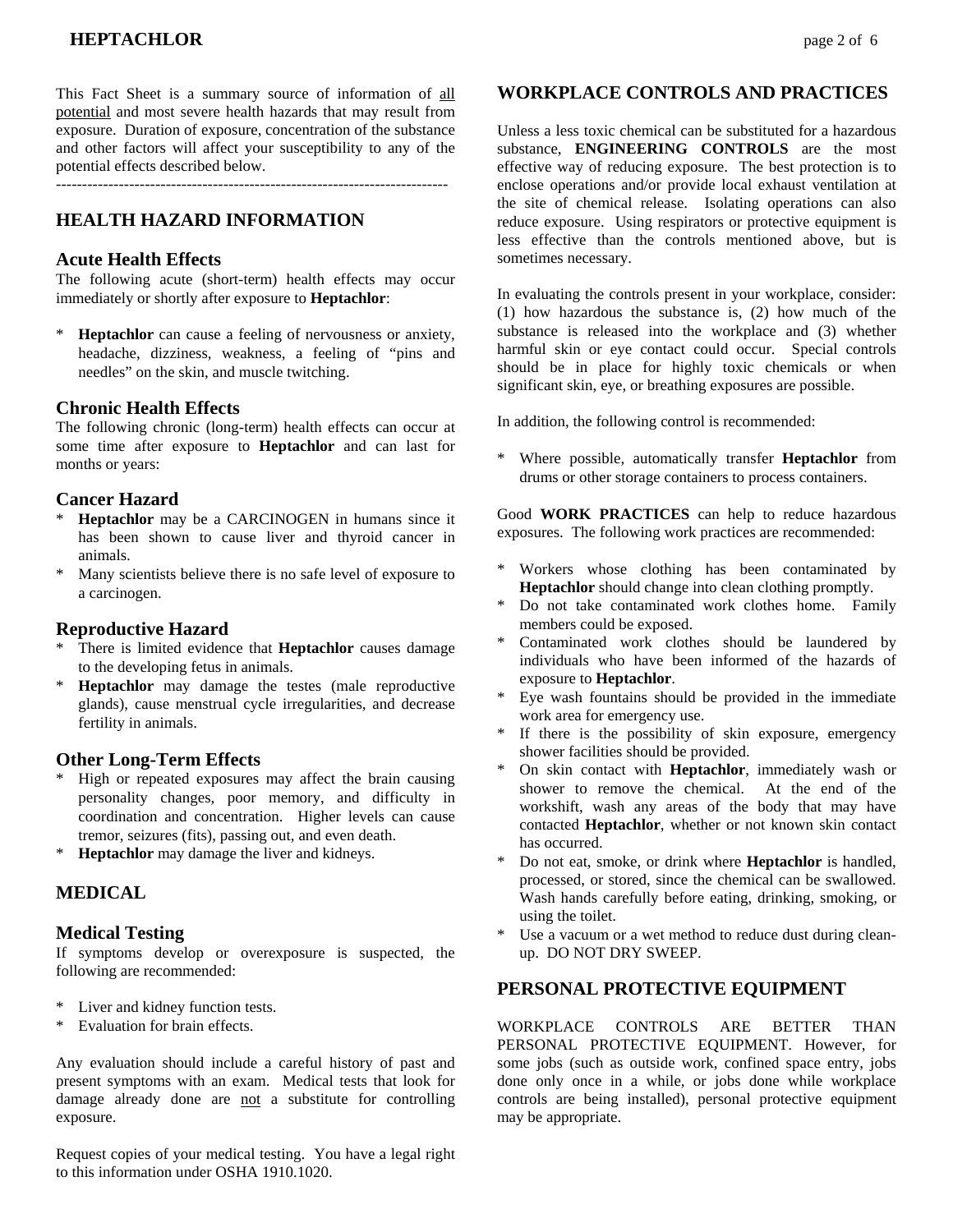# **HEPTACHLOR** page 3 of 6

OSHA 1910.132 requires employers to determine the appropriate personal protective equipment for each hazard and to train employees on how and when to use protective equipment.

The following recommendations are only guidelines and may not apply to every situation.

## **Clothing**

- Avoid skin contact with **Heptachlor**. Wear protective gloves and clothing. Safety equipment suppliers/ manufacturers can provide recommendations on the most protective glove/clothing material for your operation.
- \* All protective clothing (suits, gloves, footwear, headgear) should be clean, available each day, and put on before work.
- Do not wear leather shoes. **Heptachlor** is absorbed into the leather and can not be removed by cleaning.

## **Eye Protection**

\* Wear eye protection with side shields or goggles.

### **Respiratory Protection**

**IMPROPER USE OF RESPIRATORS IS DANGEROUS.** Such equipment should only be used if the employer has a written program that takes into account workplace conditions, requirements for worker training, respirator fit testing and medical exams, as described in OSHA 1910.134.

- \* For field applications check with your supervisor and your safety equipment supplier regarding the appropriate respiratory equipment.
- \* Where the potential exists for exposure over **0.05 mg**/**m3**, use a NIOSH approved supplied-air respirator with a full facepiece operated in a pressure-demand or other positivepressure mode. For increased protection use in combination with an auxiliary self-contained breathing apparatus operated in a pressure-demand or other positive-pressure mode.
- Exposure to 35 **mg/m<sup>3</sup>** is immediately dangerous to life and health. If the possibility of exposure above **35 mg**/**m3** exists, use a NIOSH approved self-contained breathing apparatus with a full facepiece operated in a pressuredemand or other positive-pressure mode equipped with an emergency escape air cylinder.

# **QUESTIONS AND ANSWERS**

- Q: If I have acute health effects, will I later get chronic health effects?
- A: Not always. Most chronic (long-term) effects result from repeated exposures to a chemical.
- Q: Can I get long-term effects without ever having shortterm effects?
- A: Yes, because long-term effects can occur from repeated exposures to a chemical at levels not high enough to make you immediately sick.
- Q: What are my chances of getting sick when I have been exposed to chemicals?
- A: The likelihood of becoming sick from chemicals is increased as the amount of exposure increases. This is determined by the length of time and the amount of material to which someone is exposed.
- Q: When are higher exposures more likely?
- A: Conditions which increase risk of exposure include dust releasing operations (grinding, mixing, blasting, dumping, etc.), other physical and mechanical processes (heating, pouring, spraying, spills and evaporation from large surface areas such as open containers), and "confined space" exposures (working inside vats, reactors, boilers, small rooms, etc.).
- Q: Is the risk of getting sick higher for workers than for community residents?
- A: Yes. Exposures in the community, except possibly in cases of fires or spills, are usually much lower than those found in the workplace. However, people in the community may be exposed to contaminated water as well as to chemicals in the air over long periods. This may be a problem for children or people who are already ill.
- Q: Don't all chemicals cause cancer?
- A: No. Most chemicals tested by scientists are not cancercausing.
- Q: Should I be concerned if a chemical causes cancer in animals?
- A: Yes. Most scientists agree that a chemical that causes cancer in animals should be treated as a suspected human carcinogen unless proven otherwise.
- Q: But don't they test animals using much higher levels of a chemical than people usually are exposed to?
- A: Yes. That's so effects can be seen more clearly using fewer animals. But high doses alone don't cause cancer unless it's a cancer agent. In fact, a chemical that causes cancer in animals at high doses could cause cancer in humans exposed to low doses.
- Q: Can men as well as women be affected by chemicals that cause reproductive system damage?
- A: Yes. Some chemicals reduce potency or fertility in both men and women. Some damage sperm and eggs, possibly leading to birth defects.
- Q: Who is at the greatest risk from reproductive hazards?
- A: Pregnant women are at greatest risk from chemicals that harm the developing fetus. However, chemicals may affect the ability to have children, so both men and women of childbearing age are at high risk.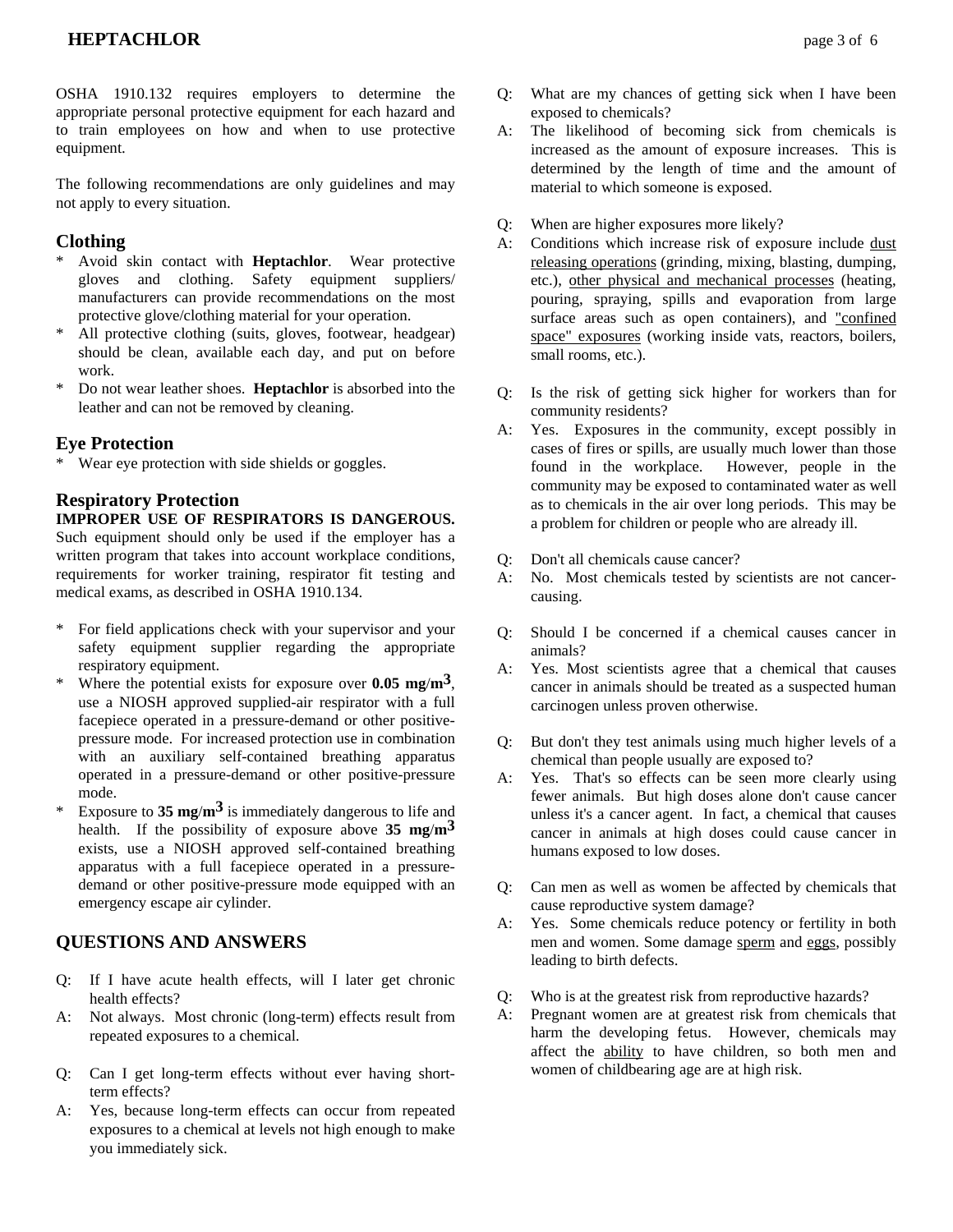-------------------------------------------------------------------------- The following information is available from:

 New Jersey Department of Health and Senior Services Occupational Health Service PO Box 360 Trenton, NJ 08625-0360 (609) 984-1863 (609) 984-7407 (fax)

Web address: http://www.state.nj.us/health/eoh/odisweb/

#### **Industrial Hygiene Information**

Industrial hygienists are available to answer your questions regarding the control of chemical exposures using exhaust ventilation, special work practices, good housekeeping, good hygiene practices, and personal protective equipment including respirators. In addition, they can help to interpret the results of industrial hygiene survey data.

#### **Medical Evaluation**

If you think you are becoming sick because of exposure to chemicals at your workplace, you may call personnel at the Department of Health and Senior Services, Occupational Health Service, who can help you find the information you need.

#### **Public Presentations**

Presentations and educational programs on occupational health or the Right to Know Act can be organized for labor unions, trade associations and other groups.

#### **Right to Know Information Resources**

The Right to Know Infoline (609) 984-2202 can answer questions about the identity and potential health effects of chemicals, list of educational materials in occupational health, references used to prepare the Fact Sheets, preparation of the Right to Know Survey, education and training programs, labeling requirements, and general information regarding the Right to Know Act. Violations of the law should be reported to (609) 984-2202.

 $-$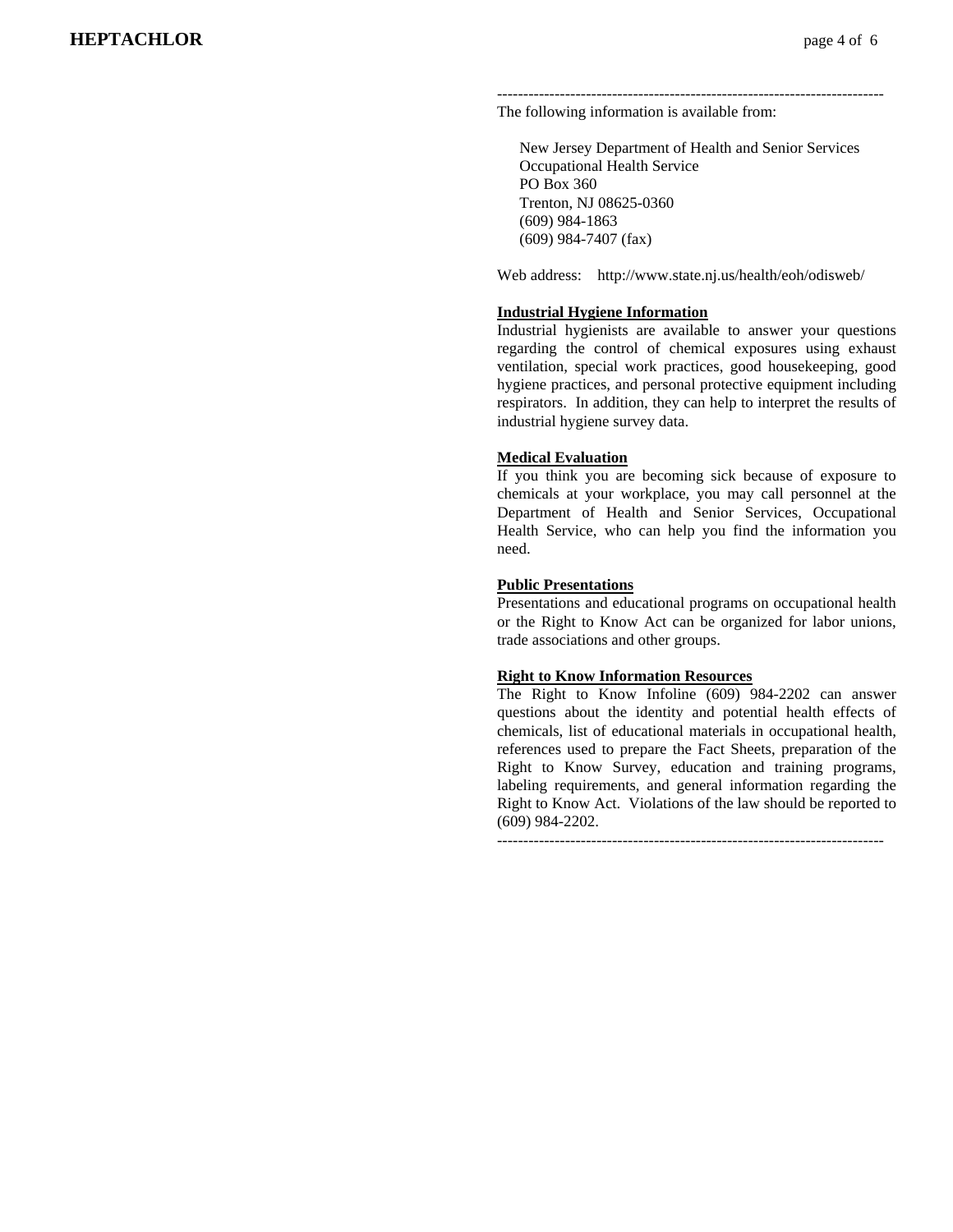## **DEFINITIONS**

**ACGIH** is the American Conference of Governmental Industrial Hygienists. It recommends upper limits (called TLVs) for exposure to workplace chemicals.

A **carcinogen** is a substance that causes cancer.

The **CAS number** is assigned by the Chemical Abstracts Service to identify a specific chemical.

**CFR** is the Code of Federal Regulations, which consists of the regulations of the United States government.

A **combustible** substance is a solid, liquid or gas that will burn.

A **corrosive** substance is a gas, liquid or solid that causes irreversible damage to human tissue or containers.

**DEP** is the New Jersey Department of Environmental Protection.

**DOT** is the Department of Transportation, the federal agency that regulates the transportation of chemicals.

**EPA** is the Environmental Protection Agency, the federal agency responsible for regulating environmental hazards.

A **fetus** is an unborn human or animal.

A **flammable** substance is a solid, liquid, vapor or gas that will ignite easily and burn rapidly.

The **flash point** is the temperature at which a liquid or solid gives off vapor that can form a flammable mixture with air.

**IARC** is the International Agency for Research on Cancer, a scientific group that classifies chemicals according to their cancer-causing potential.

**IRIS** is the Integrated Risk Information System database of the federal EPA.

A **miscible** substance is a liquid or gas that will evenly dissolve in another.

**mg/m3** means milligrams of a chemical in a cubic meter of air. It is a measure of concentration (weight/volume).

A **mutagen** is a substance that causes mutations. A **mutation** is a change in the genetic material in a body cell. Mutations can lead to birth defects, miscarriages, or cancer.

**NAERG** is the North American Emergency Response Guidebook. It was jointly developed by Transport Canada, the United States Department of Transportation and the Secretariat of Communications and Transportation of Mexico. It is a guide for first responders to quickly identify the specific or generic hazards of material involved in a transportation incident, and to protect themselves and the general public during the initial response phase of the incident.

**NFPA** is the National Fire Protection Association. It classifies substances according to their fire and explosion hazard.

**NIOSH** is the National Institute for Occupational Safety and Health. It tests equipment, evaluates and approves respirators, conducts studies of workplace hazards, and proposes standards to OSHA.

**NTP** is the National Toxicology Program which tests chemicals and reviews evidence for cancer.

**OSHA** is the Occupational Safety and Health Administration, which adopts and enforces health and safety standards.

**PEL** is the Permissible Exposure Limit which is enforceable by the Occupational Safety and Health Administration.

**PIH** is a DOT designation for chemicals which are Poison Inhalation Hazards.

**ppm** means parts of a substance per million parts of air. It is a measure of concentration by volume in air.

A **reactive** substance is a solid, liquid or gas that releases energy under certain conditions.

**STEL** is a Short Term Exposure Limit which is usually a 15 minute exposure that should not be exceeded at any time during a work day.

A **teratogen** is a substance that causes birth defects by damaging the fetus.

**TLV** is the Threshold Limit Value, the workplace exposure limit recommended by ACGIH.

The **vapor pressure** is a measure of how readily a liquid or a solid mixes with air at its surface. A higher vapor pressure indicates a higher concentration of the substance in air and therefore increases the likelihood of breathing it in.